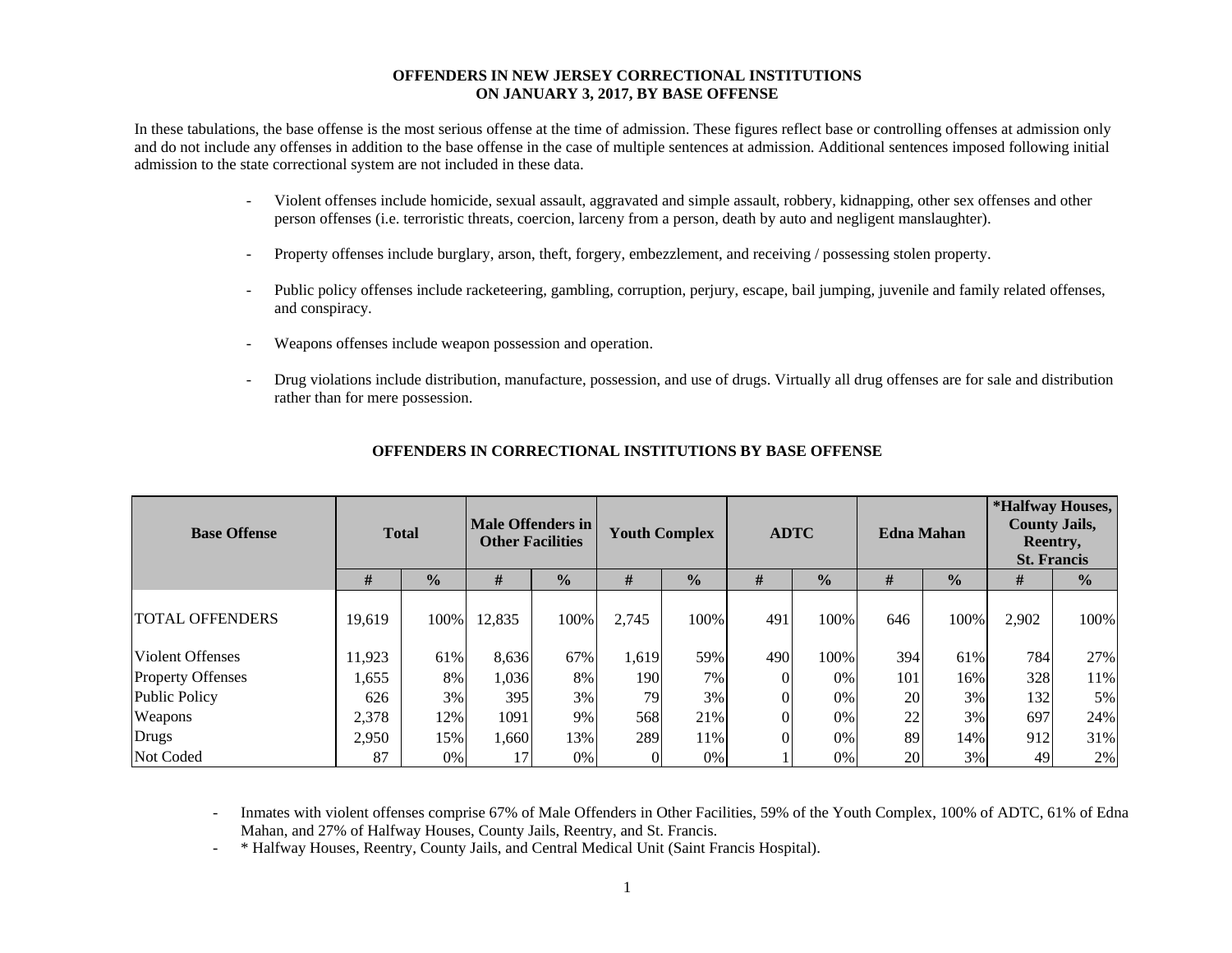# **Prison Complex Offenders By Base Offense**

| <b>Institution</b>       | <b>Total</b> | <b>Violent</b><br><b>Offenses</b> | <b>Homicide</b> | <b>Sexual</b><br><b>Assault</b> | <b>Assault</b> | <b>Robbery</b> | Kidnap         | Other<br><b>Sex</b> | <b>Other</b><br>Person | <b>Property</b> | <b>Public</b><br><b>Policy</b> | Weapons Drugs  |                | <b>Not</b><br>Coded |
|--------------------------|--------------|-----------------------------------|-----------------|---------------------------------|----------------|----------------|----------------|---------------------|------------------------|-----------------|--------------------------------|----------------|----------------|---------------------|
|                          |              |                                   |                 |                                 |                |                |                |                     |                        |                 |                                |                |                |                     |
| <b>Bayside</b>           | 1,143        | 628                               | 171             | 25                              | 130            | 271            | 5              | 20                  | 6                      | 117             | 50                             | 153            | 195            | $\Omega$            |
| Main                     | 100%         | 55%                               | 15%             | 2%                              | 11%            | 24%            | 0%             | 2%                  | 1%                     | 10%             | 4%                             | 13%            | 17%            | 0%                  |
| <b>Bayside</b>           | 512          | 235                               | 50              | $\overline{0}$                  | 61             | 120            | $\overline{c}$ | 1                   |                        | 98              | 18                             | 55             | 106            | $\overline{0}$      |
| Farm                     | 100%         | 46%                               | 10%             | 0%                              | 12%            | 23%            | 0%             | 0%                  | 0%                     | 19%             | 4%                             | 11%            | 21%            | 0%                  |
| <b>Bayside</b>           | 254          | 93                                | 20              | $\overline{0}$                  | 17             | 55             | $\mathbf 0$    | $\boldsymbol{0}$    |                        | 39              | 9                              | 25             | 88             | $\overline{0}$      |
| Ancora                   | 100%         | 37%                               | 8%              | 0%                              | 7%             | 22%            | 0%             | 0%                  | 0%                     | 15%             | 4%                             | 10%            | 35%            | 0%                  |
| <b>Bayside Total</b>     | 1,909        | 956                               | 241             | 25                              | 208            | 446            | $\overline{7}$ | 21                  | 8                      | 254             | 77                             | 233            | 389            | $\overline{0}$      |
|                          | 100%         | 50%                               | 13%             | 1%                              | 11%            | 23%            | 0%             | 1%                  | 0%                     | 13%             | 4%                             | 12%            | 20%            | $0\%$               |
|                          |              |                                   |                 |                                 |                |                |                |                     |                        |                 |                                |                |                |                     |
| <b>CRAF</b>              | 149          | 8                                 | 4               | $\overline{0}$                  | $\overline{c}$ |                | 0              | 1                   | $\Omega$               | 64              | 8                              | $\mathbf 0$    | 69             | $\overline{0}$      |
| <b>Jones Farm</b>        | 100%         | 5%                                | 3%              | 0%                              | 1%             | 1%             | 0%             | 1%                  | 0%                     | 43%             | 5%                             | 0%             | 46%            | 0%                  |
| <b>CRAF</b>              | 578          | 303                               | 16              | 48                              | 51             | 92             | 3              | 89                  | 4                      | 86              | 23                             | 58             | 103            | 5 <sup>1</sup>      |
| Reception                | 100%         | 52%                               | 3%              | 8%                              | 9%             | 16%            | 1%             | 15%                 | 1%                     | 15%             | 4%                             | 10%            | 18%            | 1%                  |
| <b>CRAF Total</b>        | 727          | 311                               | 20              | 48                              | 53             | 93             | 3              | 90                  | 4                      | 150             | 31                             | 58             | 172            | 5 <sup>1</sup>      |
|                          | 100%         | 43%                               | 3%              | 7%                              | 7%             | 13%            | 0%             | 12%                 | 1%                     | 21%             | 4%                             | 8%             | 24%            | $1\%$               |
| <b>East Jersey Main</b>  | 1,173        | 1,096                             | 663             | 79                              | 48             | 249            | 48             | 8                   |                        | 14              | 10                             | 24             | 29             | $\overline{0}$      |
|                          | 100%         | 93%                               | 57%             | 7%                              | 4%             | 21%            | 4%             | 1%                  | 0%                     | 1%              | 1%                             | 2%             | 2%             | $0\%$               |
|                          |              |                                   |                 |                                 |                |                |                |                     |                        |                 |                                |                |                |                     |
| <b>East Jersey Camp</b>  | 30           | 23                                | $\overline{2}$  | $\overline{0}$                  | $\mathbf 0$    | 21             | $\overline{0}$ | $\mathbf 0$         | $\Omega$               |                 | $\overline{c}$                 | $\overline{2}$ | $\overline{2}$ | $\overline{0}$      |
|                          | 100%         | 77%                               | 7%              | 0%                              | 0%             | 70%            | 0%             | 0%                  | 0%                     | 3%              | 7%                             | 7%             | 7%             | $0\%$               |
| <b>East Jersey Total</b> | 1,203        | 1,119                             | 665             | 79                              | 48             | 270            | 48             | 8                   |                        | 15              | 12                             | 26             | 31             | $\overline{0}$      |
|                          | 100%         | 93%                               | 55%             | 7%                              | 4%             | 22%            | 4%             | 1%                  | 0%                     | 1%              | 1%                             | 2%             | 3%             | $0\%$               |
|                          |              |                                   |                 |                                 |                |                |                |                     |                        |                 |                                |                |                |                     |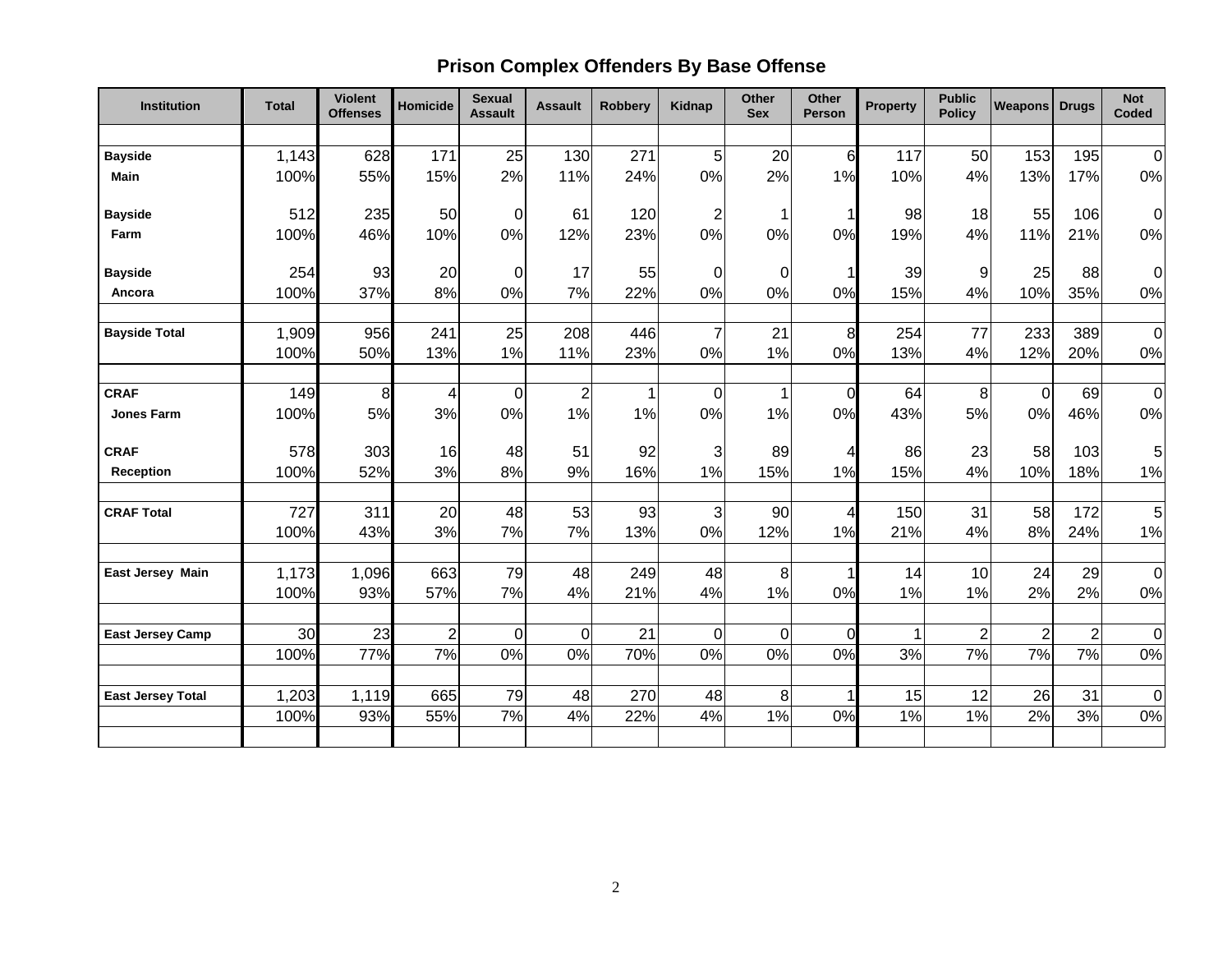## **Prison Complex Offenders By Base Offense**

| <b>Institution</b>                                  | <b>Total</b> | <b>Violent</b><br><b>Offenses</b> | <b>Homicide</b> | <b>Sexual</b><br><b>Assault</b> | <b>Assault</b> | <b>Robbery</b> | Kidnap | <b>Other</b><br><b>Sex</b> | <b>Other</b><br><b>Person</b> | <b>Property</b> | <b>Public</b><br><b>Policy</b> | <b>Weapons</b> | <b>Drugs</b> | <b>Not</b><br>Coded |
|-----------------------------------------------------|--------------|-----------------------------------|-----------------|---------------------------------|----------------|----------------|--------|----------------------------|-------------------------------|-----------------|--------------------------------|----------------|--------------|---------------------|
|                                                     |              |                                   |                 |                                 |                |                |        |                            |                               |                 |                                |                |              |                     |
| <b>NJ State Prison</b>                              | 1,587        | 1,443                             | 991             | 81                              | 46             | 259            | 48     | 11                         | 7                             | 31              | 18                             | 33             | 51           | 11                  |
|                                                     | 100%         | 91%                               | 62%             | 5%                              | 3%             | 16%            | 3%     | 1%                         | 0%                            | 2%              | 1%                             | 2%             | 3%           | 1%                  |
|                                                     |              |                                   |                 |                                 |                |                |        |                            |                               |                 |                                |                |              |                     |
| <b>Northern</b>                                     | 2,037        | 1,404                             | 518             | 116                             | 177            | 507            | 35     | 44                         |                               | 142             | 69                             | 166            | 256          | 0                   |
| <b>Main</b>                                         | 100%         | 69%                               | 25%             | 6%                              | 9%             | 25%            | 2%     | 2%                         | 0%                            | 7%              | 3%                             | 8%             | 13%          | 0%                  |
|                                                     |              |                                   |                 |                                 |                |                |        |                            |                               |                 |                                |                |              |                     |
| Northern                                            | 341          | 180                               | 32              | 5                               | 39             | 91             | 2      | 10                         |                               | 46              | 12                             | 41             | 62           | 0                   |
| Ad. Seg. Male                                       | 100%         | 53%                               | 9%              | 1%                              | 11%            | 27%            | 1%     | 3%                         | 0%                            | 13%             | 4%                             | 12%            | 18%          | 0%                  |
|                                                     |              |                                   |                 |                                 |                |                |        |                            |                               |                 |                                |                |              |                     |
| <b>Northern Total</b>                               | 2,378        | 1,584                             | 550             | 121                             | 216            | 598            | 37     | 54                         | 8                             | 188             | 81                             | 207            | 318          | $\overline{0}$      |
|                                                     | 100%         | 67%                               | 23%             | 5%                              | 9%             | 25%            | 2%     | 2%                         | 0%                            | 8%              | 3%                             | 9%             | 13%          | 0%                  |
|                                                     |              |                                   |                 |                                 |                |                |        |                            |                               |                 |                                |                |              |                     |
| Southern                                            | 1,689        | 752                               | 93              | 92                              | 161            | 241            | 8      | 152                        | 5                             | 235             | 71                             | 239            | 392          | $\overline{0}$      |
|                                                     | 100%         | 45%                               | 6%              | 5%                              | 10%            | 14%            | $0\%$  | 9%                         | 0%                            | 14%             | 4%                             | 14%            | 23%          | 0%                  |
|                                                     |              |                                   |                 |                                 |                |                |        |                            |                               |                 |                                |                |              |                     |
| <b>South Woods</b>                                  | 3,342        | 2,471                             | 747             | 408                             | 323            | 719            | 64     | 202                        | 8                             | 163             | 105                            | 295            | 307          | $\mathbf 1$         |
|                                                     | 100%         | 74%                               | 22%             | 12%                             | 10%            | 22%            | 2%     | 6%                         | 0%                            | 5%              | 3%                             | 9%             | 9%           | 0%                  |
|                                                     |              |                                   |                 |                                 |                |                |        |                            |                               |                 |                                |                |              |                     |
| <b>Subtotal</b>                                     | 12,835       | 8,636                             | 3,307           | 854                             | 1,055          | 2,626          | 215    | 538                        | 41                            | 1,036           | 395                            | 1091           | 1,660        | 17                  |
| <b>Male Offenders in</b><br><b>Other Facilities</b> | 100%         | 67%                               | 26%             | 7%                              | 8%             | 20%            | 2%     | 4%                         | 0%                            | 8%              | 3%                             | 9%             | 13%          | 0%                  |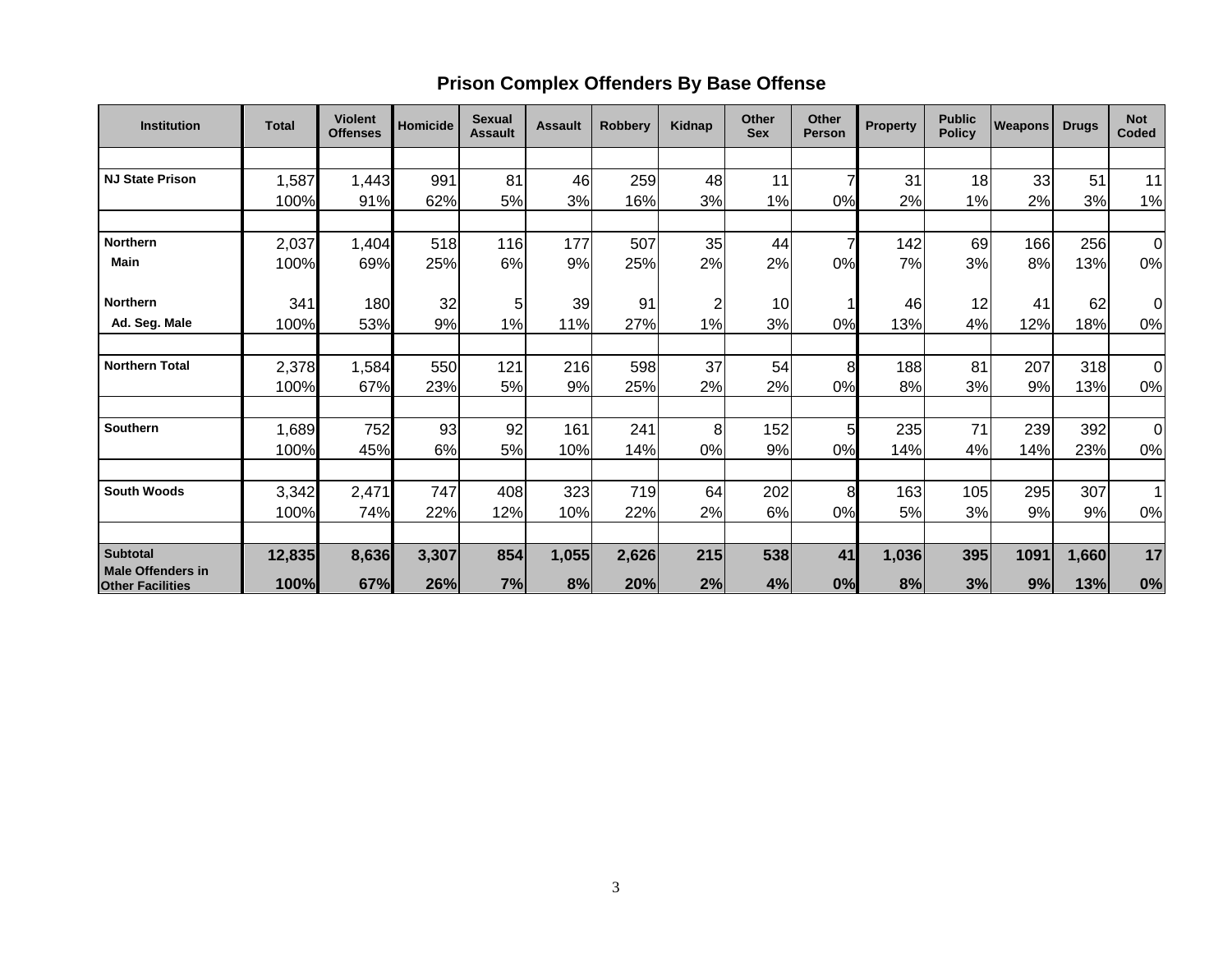| <b>Institution</b>    | <b>Total</b> | <b>Violent</b><br><b>Offenses</b> | Homicide | <b>Sexual</b><br><b>Assault</b> | <b>Assault</b> | <b>Robbery</b> | Kidnap | Other<br><b>Sex</b> | Other<br><b>Person</b> | Property | <b>Public</b><br><b>Policy</b> | <b>Weapons Drugs</b> |        | <b>Not</b><br>Coded |
|-----------------------|--------------|-----------------------------------|----------|---------------------------------|----------------|----------------|--------|---------------------|------------------------|----------|--------------------------------|----------------------|--------|---------------------|
|                       |              |                                   |          |                                 |                |                |        |                     |                        |          |                                |                      |        |                     |
| <b>ADTC</b>           | 491          | 490                               | ົ        | 428                             |                | 4              | 11     | 42                  | 3                      |          | 01                             | 0                    | 0      |                     |
|                       | 100%         | 100%                              | 0%       | 87%                             | 0%             | $1\%$          | 2%     | 9%                  | 1%                     | 0%       | 0%                             | 0%                   | 0%     | 0%                  |
|                       |              |                                   |          |                                 |                |                |        |                     |                        |          |                                |                      |        |                     |
| <b>Subtotal</b>       | 13,326       | 9,126                             | 3,309    | 1,282                           | 1,055          | 2,630          | 226    | 580                 | 44                     | 1,036    | 395                            | 1091                 | 000, 1 | 18                  |
|                       | 100%         | 68%                               | 25%      | 10%                             | 8%             | 20%            | 2%     | 4%                  | 0%                     | 8%       | 3%                             | 8%                   | 12%    | 0%                  |
|                       |              |                                   |          |                                 |                |                |        |                     |                        |          |                                |                      |        |                     |
| <b>Mahan - Female</b> | 646          | 394                               | 186      | 11                              | 63             | 110            | 10     |                     | 3                      | 101      | 20                             | 22                   | 89     | 20                  |
| Prison                | 100%         | 61%                               | 29%      | 2%                              | 10%            | 17%            | 2%     | 2%                  | 0%                     | 16%      | 3%                             | 3%                   | 14%    | 3%                  |
|                       |              |                                   |          |                                 |                |                |        |                     |                        |          |                                |                      |        |                     |
| <b>Total Prison</b>   | 13,972       | 9,520                             | 3,495    | 1,293                           | 1,118          | 2,740          | 236    | 591                 | 47                     | 1,137    | 415                            | 1113                 | 1,749  | 38                  |
| <b>Complex</b>        | 100%         | 68%                               | 25%      | 9%                              | 8%             | 20%            | 2%     | 4%                  | 0%                     | 8%       | 3%                             | 8%                   | 13%    | 0%                  |

## **Prison Complex Offenders By Base Offense**

### **ADTC** MALE OFFENDERS IN OTHER FACILITIES

#### **FEMALE OFFENDERS**



Virtually all offenders at ADTC were committed for violent offenses.



Sixty-seven percent (67.3%) of Male Offenders in Other Facilities were convicted of a violent offense.

Twelve percent (12.9%) of all Male Offenders in Other Facilities were convicted of drug offenses.



Violent offenses were the most frequent commitment-offenses at Edna Mahan (61.0%).

Thirteen percent (13.8%) of female inmates were committed for drug offenses.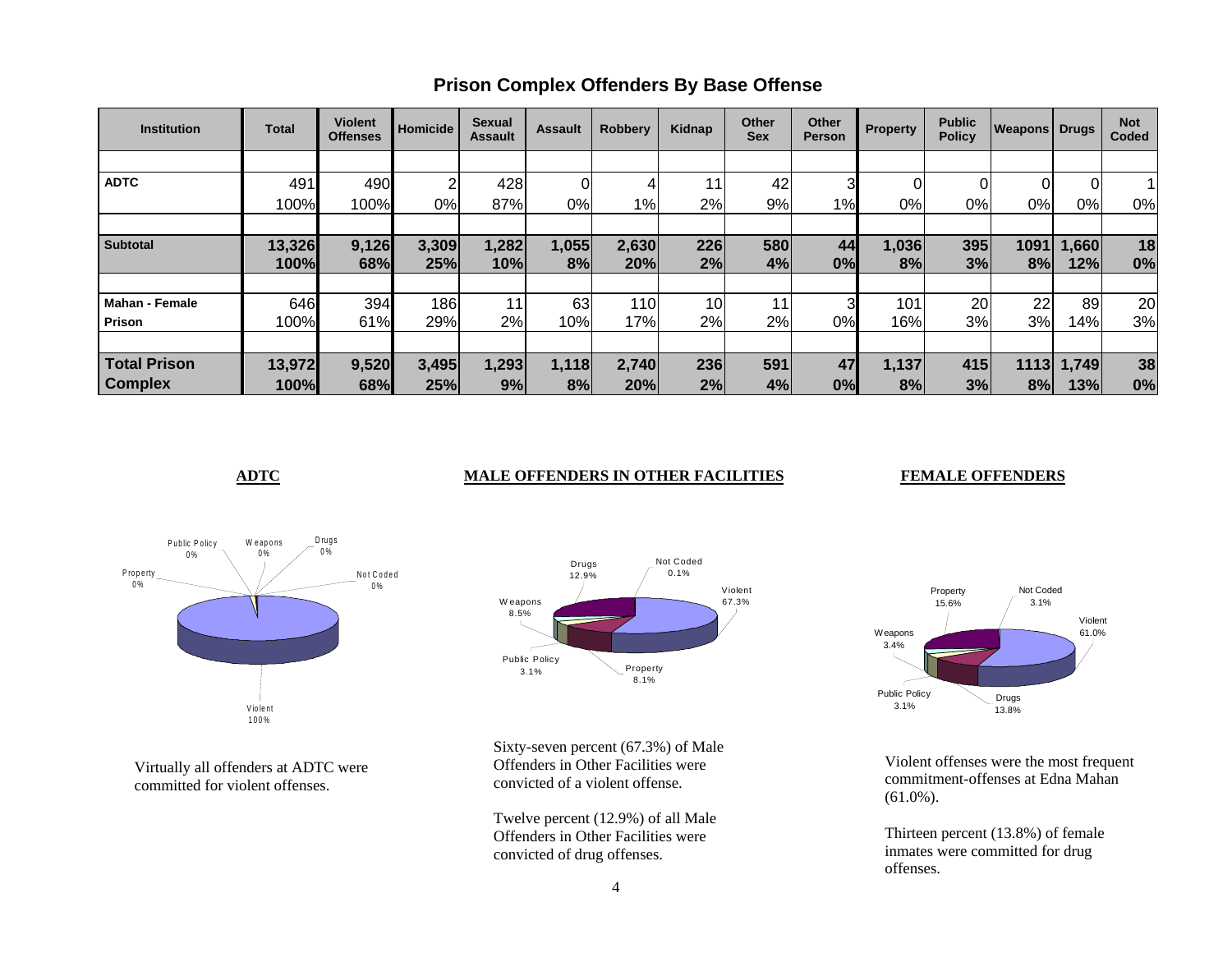| <b>Institution</b>         | <b>Total</b> | <b>Violent</b><br><b>Offenses</b> | <b>Homicide</b> | <b>Sexual</b><br><b>Assault</b> | <b>Assault</b> | <b>Robberv</b> | <b>Kidnap</b> | Other<br><b>Sex</b> | Other<br><b>Person</b> | <b>Property</b> | <b>Public</b><br><b>Policy</b> | <b>Weapons</b> | <b>Drugs</b> | <b>Not</b><br>Coded |
|----------------------------|--------------|-----------------------------------|-----------------|---------------------------------|----------------|----------------|---------------|---------------------|------------------------|-----------------|--------------------------------|----------------|--------------|---------------------|
|                            |              |                                   |                 |                                 |                |                |               |                     |                        |                 |                                |                |              |                     |
| <b>Garden State</b>        | 1,417        | 907                               | 134             | 57                              | 197            | 476            | 10            | 30                  | 3                      | 71              | 34                             | 282            | 123          | $\Omega$            |
|                            | 100%         | 64%                               | 9%              | 4%                              | 14%            | 34%            | 1%            | 2%                  | 0%                     | 5%              | 2%                             | 20%            | 9%           | 0%                  |
| <b>Mountainview</b>        | 675          | 310                               | 28              | 21                              | 72             | 169            | 1             | 17                  | $\overline{2}$         | 71              | 27                             | 176            | 91           | $\Omega$            |
|                            | 100%         | 46%                               | 4%              | 3%                              | 11%            | 25%            | 0%            | 3%                  | 0%                     | 11%             | 4%                             | 26%            | 13%          | 0%                  |
| Wagner                     | 305          | 214                               | 39              | 5                               | 37             | 126            | 4             | 3                   | $\mathbf 0$            | 15              | 7                              | 43             | 26           | $\Omega$            |
| <b>Main</b>                | 100%         | 70%                               | 13%             | 2%                              | 12%            | 41%            | 1%            | 1%                  | 0%                     | 5%              | 2%                             | 14%            | 9%           | 0%                  |
| Wagner                     | 260          | 154                               | 22              | 11                              | 24             | 91             | 1             | 5                   | $\overline{O}$         | 22              | 9                              | 52             | 23           | 0                   |
| Ad. Seq.                   | 100%         | 59%                               | 8%              | 4%                              | 9%             | 35%            | 0%            | 2%                  | 0%                     | 8%              | 3%                             | 20%            | 9%           | 0%                  |
| Wagner                     | 88           | 34                                | 7               | $\Omega$                        | 3              | 23             |               | $\Omega$            | $\overline{0}$         | 11              | $\overline{2}$                 | 15             | 26           | $\Omega$            |
| <b>Minimum Units</b>       | 100%         | 39%                               | 8%              | 0%                              | 3%             | 26%            | 1%            | 0%                  | 0%                     | 13%             | 2%                             | 17%            | 30%          | 0%                  |
| Wagner                     | 653          | 402                               | 68              | 16                              | 64             | 240            | 6             | 8                   | $\overline{0}$         | 48              | 18                             | 110            | 75           | $\Omega$            |
| <b>Total</b>               | 100%         | 62%                               | 10%             | 2%                              | 10%            | 37%            | 1%            | 1%                  | 0%                     | 7%              | 3%                             | 17%            | 11%          | 0%                  |
| <b>Total Youth Complex</b> | 2,745        | 1,619                             | 230             | 94                              | 333            | 885            | 17            | 55                  | $5\phantom{1}$         | 190             | 79                             | 568            | 289          | $\bf{0}$            |
|                            | 100%         | 59%                               | 8%              | 3%                              | 12%            | 32%            | 1%            | 2%                  | 0%                     | 7%              | 3%                             | 21%            | 11%          | 0%                  |

## **Youth Complex Offenders By Base Offense**